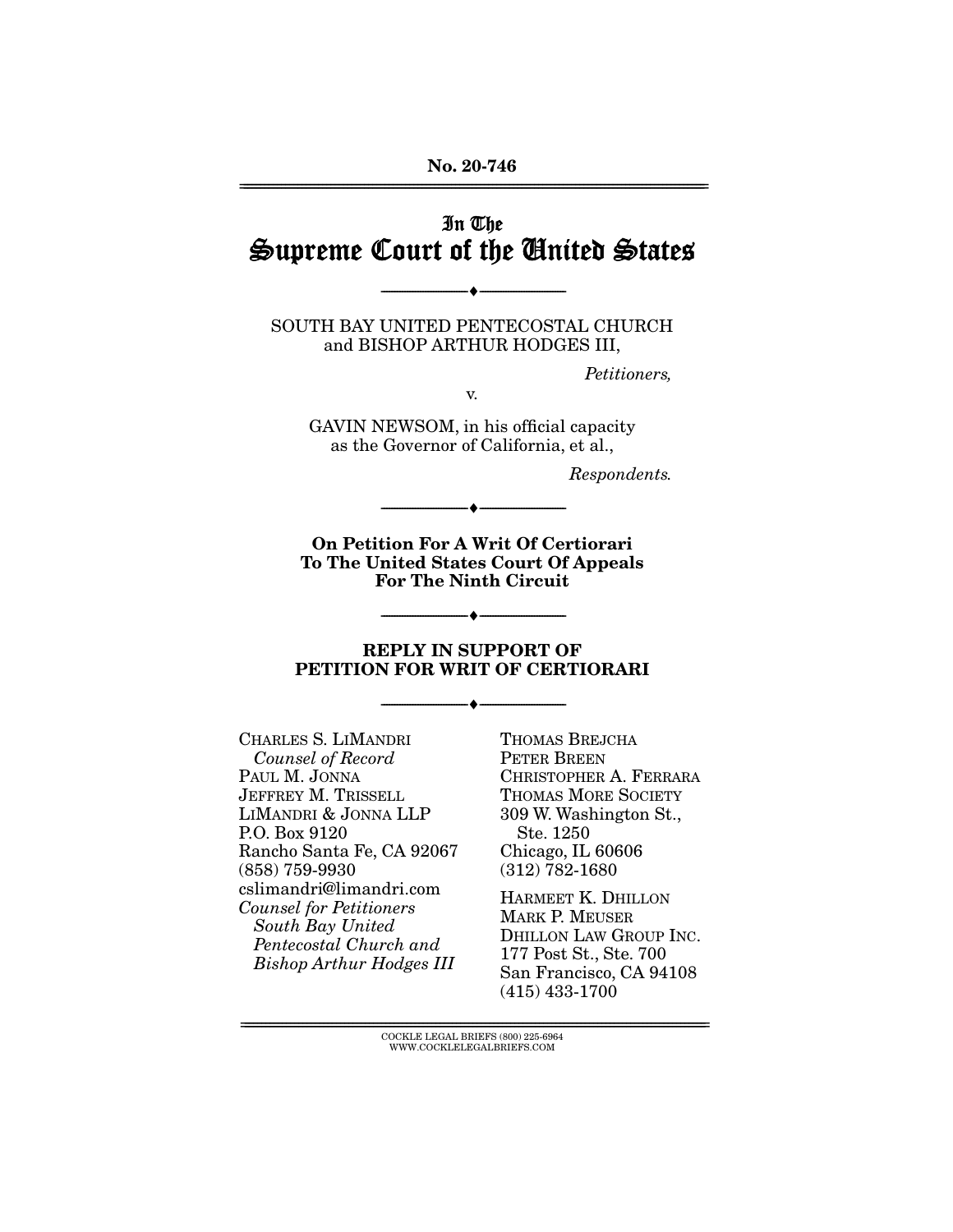# TABLE OF CONTENTS

|                                              | Page        |
|----------------------------------------------|-------------|
|                                              | i           |
|                                              | ii          |
|                                              | $\mathbf 1$ |
|                                              | 3           |
| I. The Lower Courts Have Split Over Brooklyn | 3           |
| II. The Lower Court Splits Can Be Resolved   | 11          |
| Summary Reversal or Vacatur is Also<br>III.  | 13          |
|                                              | 14          |

i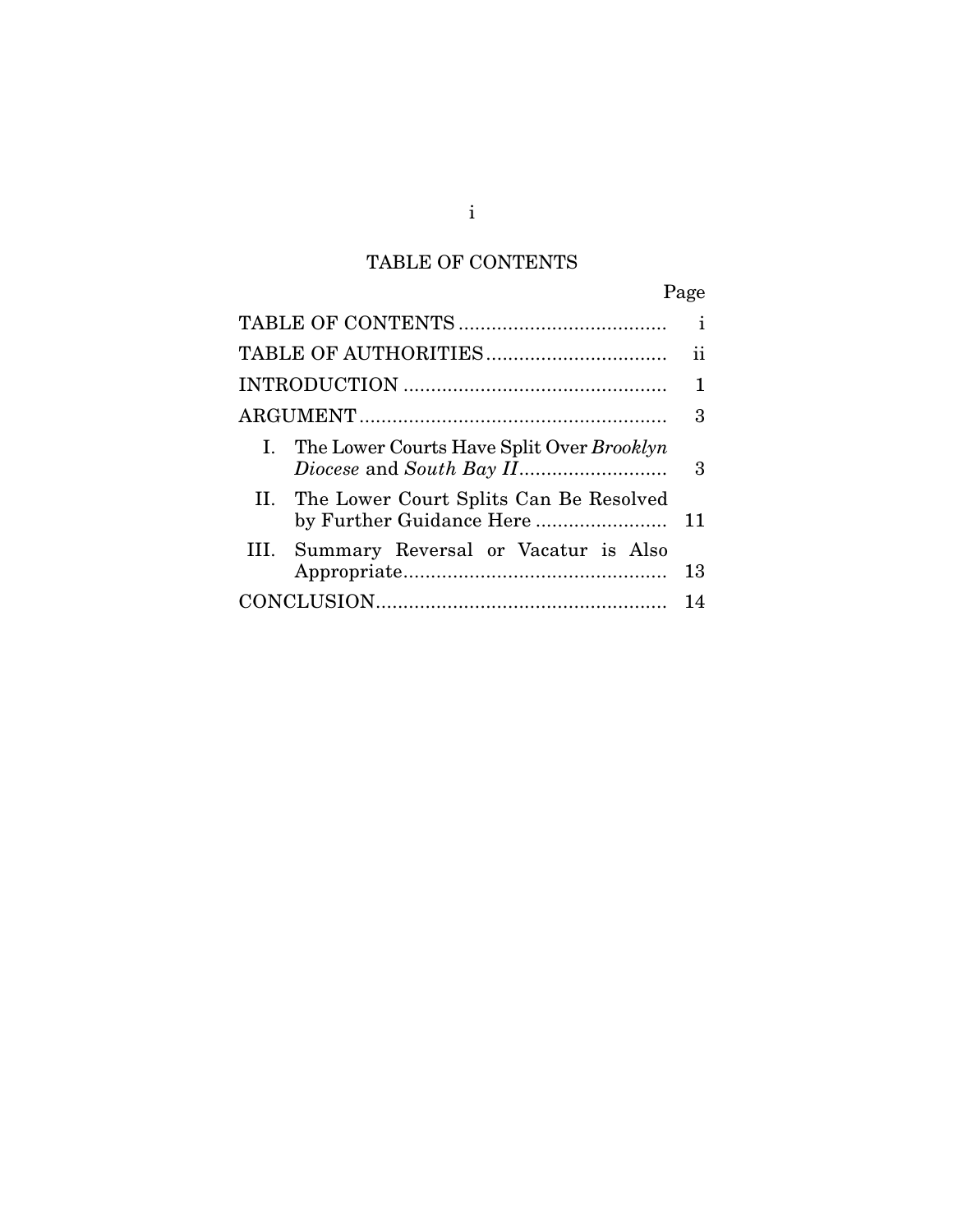# TABLE OF AUTHORITIES

Page

# CASES

| Agudath Israel of Am. v. Cuomo, 983 F.3d 620                                                               |
|------------------------------------------------------------------------------------------------------------|
| Agudath Israel of Am. v. Cuomo, No. 20-CV-4834,<br>2021 WL 804717 (E.D.N.Y. Feb. 9, 2021)  6, 7, 8, 11, 13 |
| Brown v. Entm't Merchants Ass'n, 564 U.S. 786                                                              |
| Calvary Chapel Dayton Valley v. Sisolak, 982                                                               |
| Calvary Chapel of Bangor v. Mills, 984 F.3d 21                                                             |
| Calvary Chapel of Ukiah v. Newsom, No. 2:20-<br>cv-01431-KJM-DMC, 2021 WL 916213 (E.D.                     |
| Cassell v. Snyders, 990 F.3d 539 (7th Cir. 2021)  5, 8, 10                                                 |
| Commonwealth v. Beshear, 981 F.3d 505 (6th                                                                 |
| Danville Christian Acad., Inc. v. Beshear, 141<br>S. Ct. 527 (2020)                                        |
| Delaney v. Baker, No. CV 20-11154-WGY, 2021                                                                |
| Elim Romanian Pentecostal Church v. Pritzker,                                                              |
| Gateway City Church v. Newsom, ___ S. Ct. __,                                                              |
| Gateway City Church v. Newsom, No. 21-15189,<br>2021 WL 781981 (9th Cir. Feb. 12, 2021) 6                  |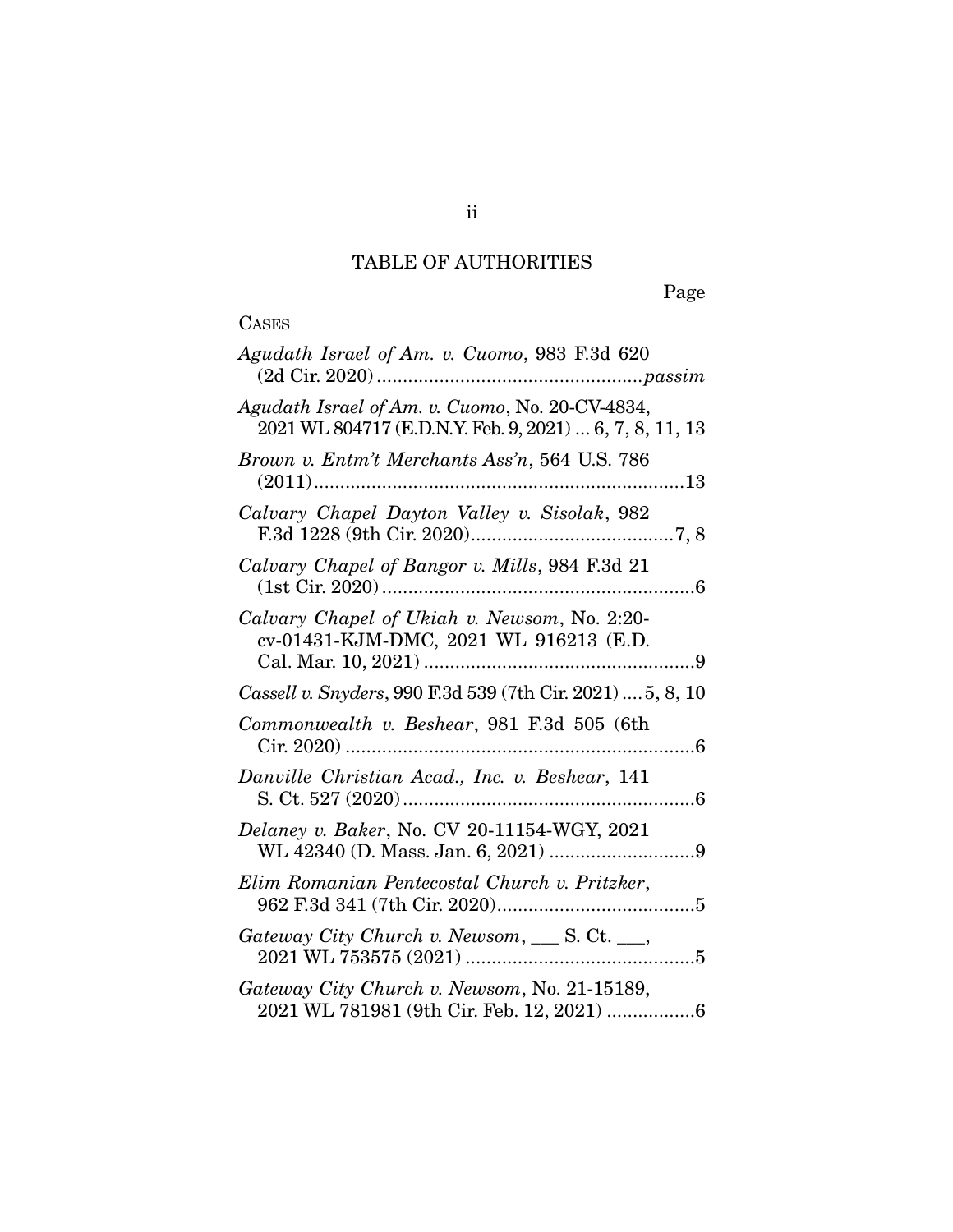## TABLE OF AUTHORITIES—Continued

| Gish v. Newsom, ____ S. Ct. ___, 2021 WL 422669                                               |
|-----------------------------------------------------------------------------------------------|
| Gonzales v. O Centro Espirita Beneficente Uniao                                               |
| Harvest Rock Church v. Newsom, S. Ct. __,                                                     |
|                                                                                               |
| In re S. Bay United Pentecostal Church, __ F.3d                                               |
| Jacobson v. Massachusetts, 197 U.S. 11 (1905)9                                                |
| Maryland v. Kulbicki, 577 U.S. 1 (2015) 13                                                    |
|                                                                                               |
| Monclova Christian Acad. v. Toledo-Lucas Cty.<br>Health Dep't, 984 F.3d 477 (6th Cir. 2020) 7 |
| Planned Parenthood v. Abbott, __ S. Ct. __,                                                   |
| Roman Catholic Archbishop of Washington v.<br>Bowser, No. 20-CV-03625 (TNM), 2021 WL          |
| Roman Catholic Diocese of Brooklyn v. Cuomo,                                                  |
| S. Bay United Pentecostal Church v. Newsom,                                                   |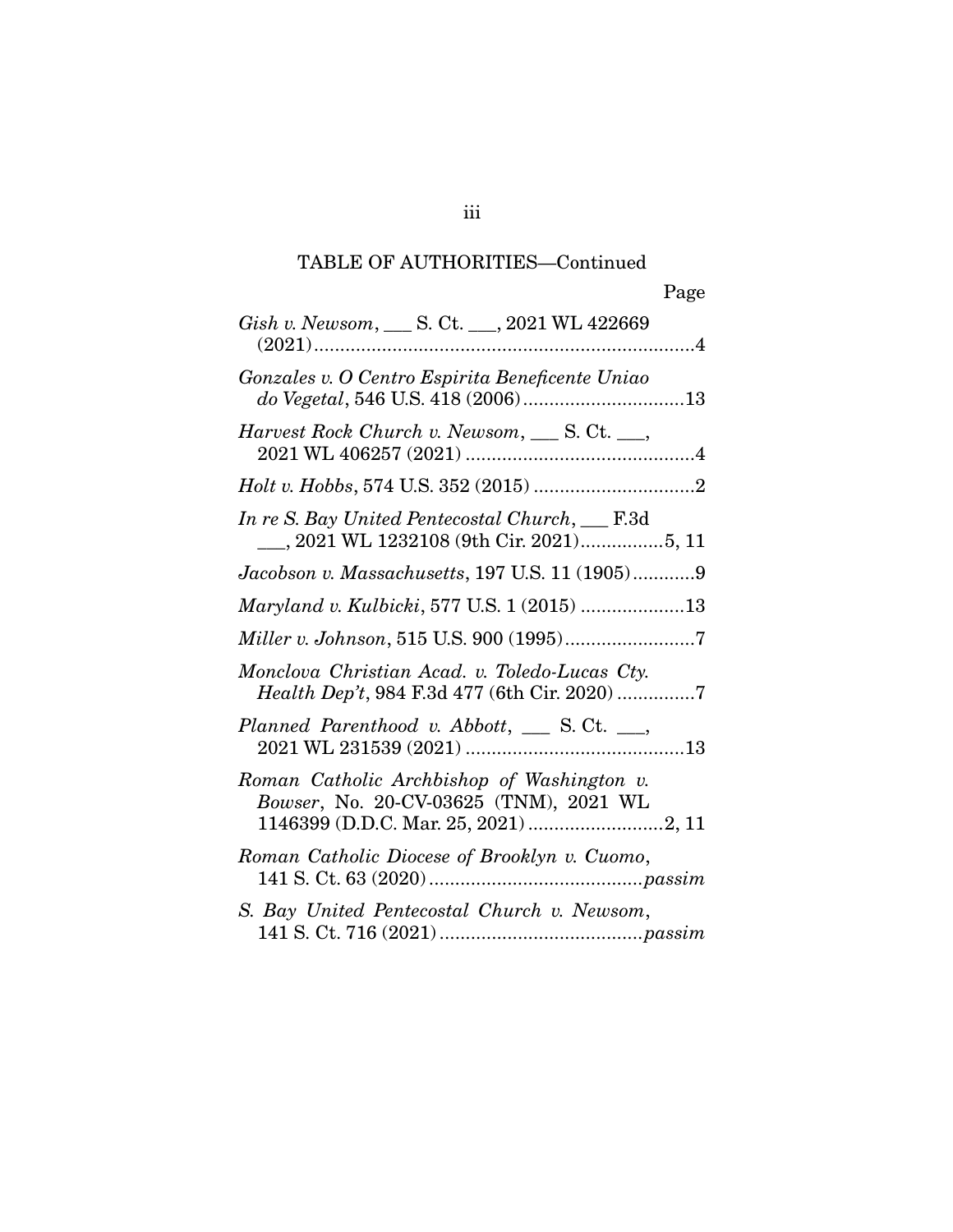## TABLE OF AUTHORITIES—Continued

| S. Bay United Pentecostal Church v. Newsom,      |  |  |
|--------------------------------------------------|--|--|
| Tandon v. Newsom, $\quad$ F.3d $\quad$ , 2021 WL |  |  |

#### OTHER AUTHORITIES

| Oral Ruling, S. Bay United Pentecostal Church |  |
|-----------------------------------------------|--|
| v. Newsom, 3:20-cv-00865-BAS-AHG, ECF No.     |  |
|                                               |  |
| Oral Ruling, Cross Culture Christian Ctr. v.  |  |
| Newsom, No. 2:20-cv-00832-JAM-CKD, ECF        |  |
|                                               |  |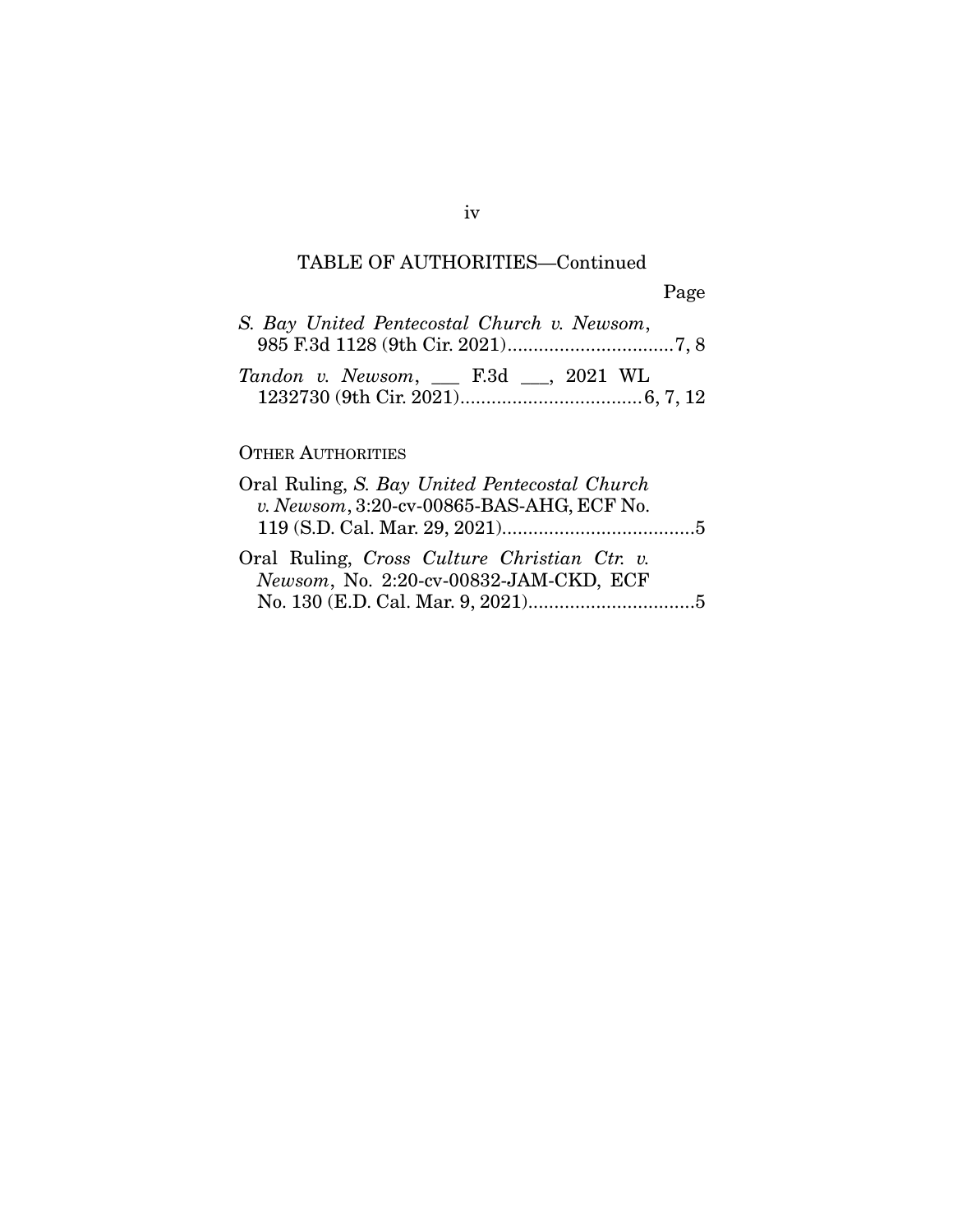#### **INTRODUCTION**

This reply must take into consideration developments that occurred since the filing of this Petition last November. As conflict in the lower courts emerges following this Court's decision in Roman Catholic Diocese of Brooklyn v. Cuomo, 141 S. Ct. 63 (2020), California, the leading provocateur, remains unbowed.

 On February 5, 2021, this Court granted Petitioners (collectively "South Bay") an injunction barring enforcement of California's total ban on indoor worship in Tier 1 of its "Blueprint" and any percentage capacity limit on places of worship in Tier 1 lower than the 25% the Blueprint affords "non-essential retail." S. Bay United Pentecostal Church v. Newsom, 141 S. Ct. 716  $(2021)$  ("S. Bay II").

 But, on March 17, the day before California filed its opposition, San Diego County (to be joined by 35 others) moved into Tier 2,<sup>1</sup> in which "non-essential retail" is allowed 50% capacity and grocery stores 100% capacity. Yet churches remain limited to 25%. This means that under Tier 3 (soon to be reached by San Diego), as well as Tier 4, churches will *never* be allowed more than half-capacity under the Blueprint as it now stands.2

 California thus brazenly continues its disparate treatment of religion at the same time 38 states allow churches 100% capacity and 11 others 50% or 60%

<sup>1</sup> https://covid19.ca.gov/safer-economy/#county-status.

<sup>2</sup> https://covid19.ca.gov/industry-guidance/.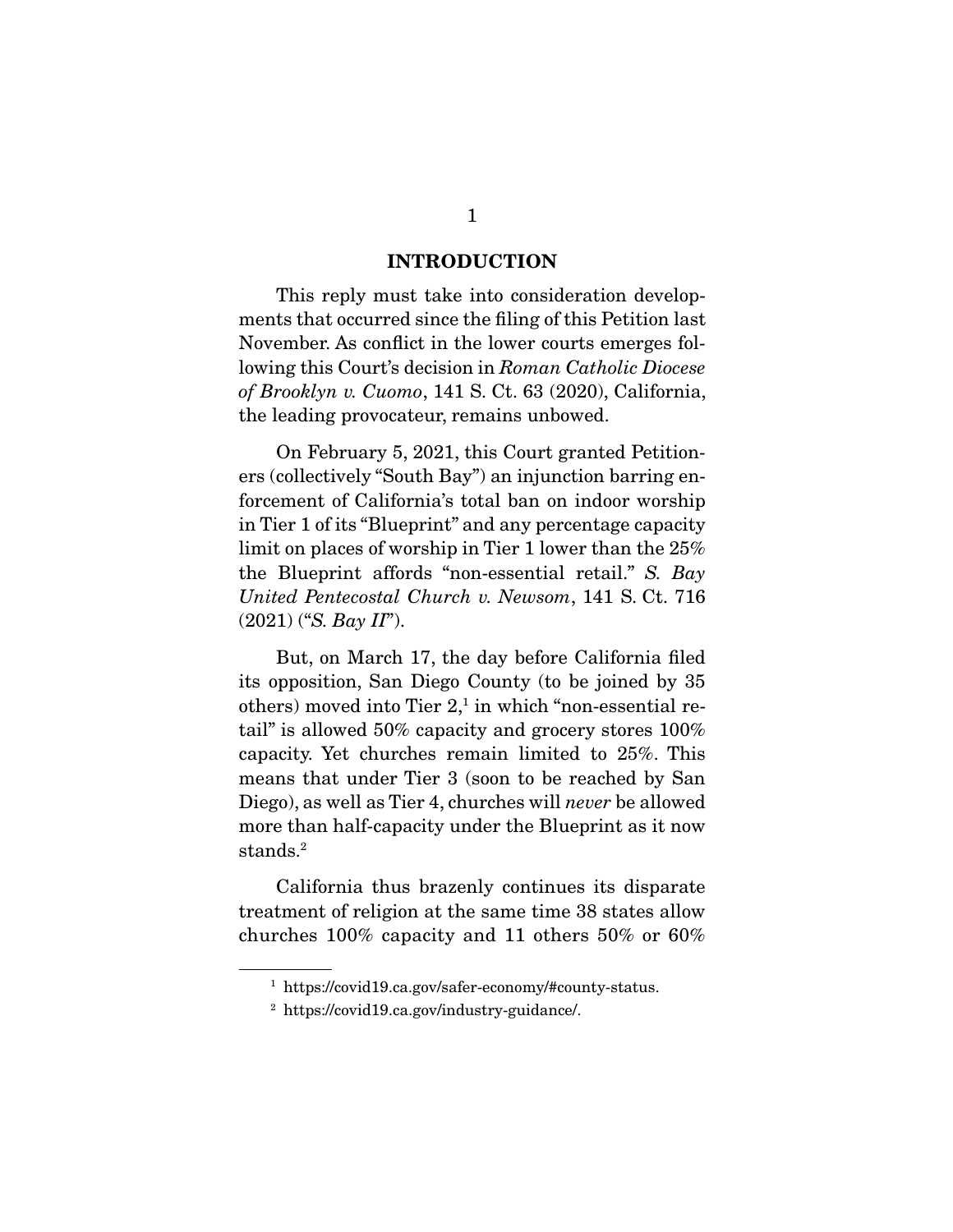capacity.3 As was the case in Tier 1, only California "has gone so far[.]" S. Bay  $II$ , 141 S. Ct. at 717 (Gorsuch, J., statement).



 With no other state having a 25% cap, and with even the District of Columbia's 25% cap recently being enjoined, Archbishop of Washington v. Bowser, No. 20- CV-03625 (TNM), 2021 WL 1146399 (D.D.C. Mar. 25, 2021), under the narrow tailoring/least restrictive means test, the outcome here should be no cap, as in 38 states, see Holt v. Hobbs, 574 U.S. 352, 368 (2015), or at the very least the 50–60% allowed in 11 states.

 As discussed below, the defiant Ninth Circuit is now a major driver of conflicts among the Circuits on three distinct legal issues, with the First and Seventh Circuits following the Ninth Circuit, and the Second and Sixth Circuits following this Court. These conflicts need resolution, for which this case is a suitable

<sup>3</sup> https://www.becketlaw.org/covid-19-religious-worship/.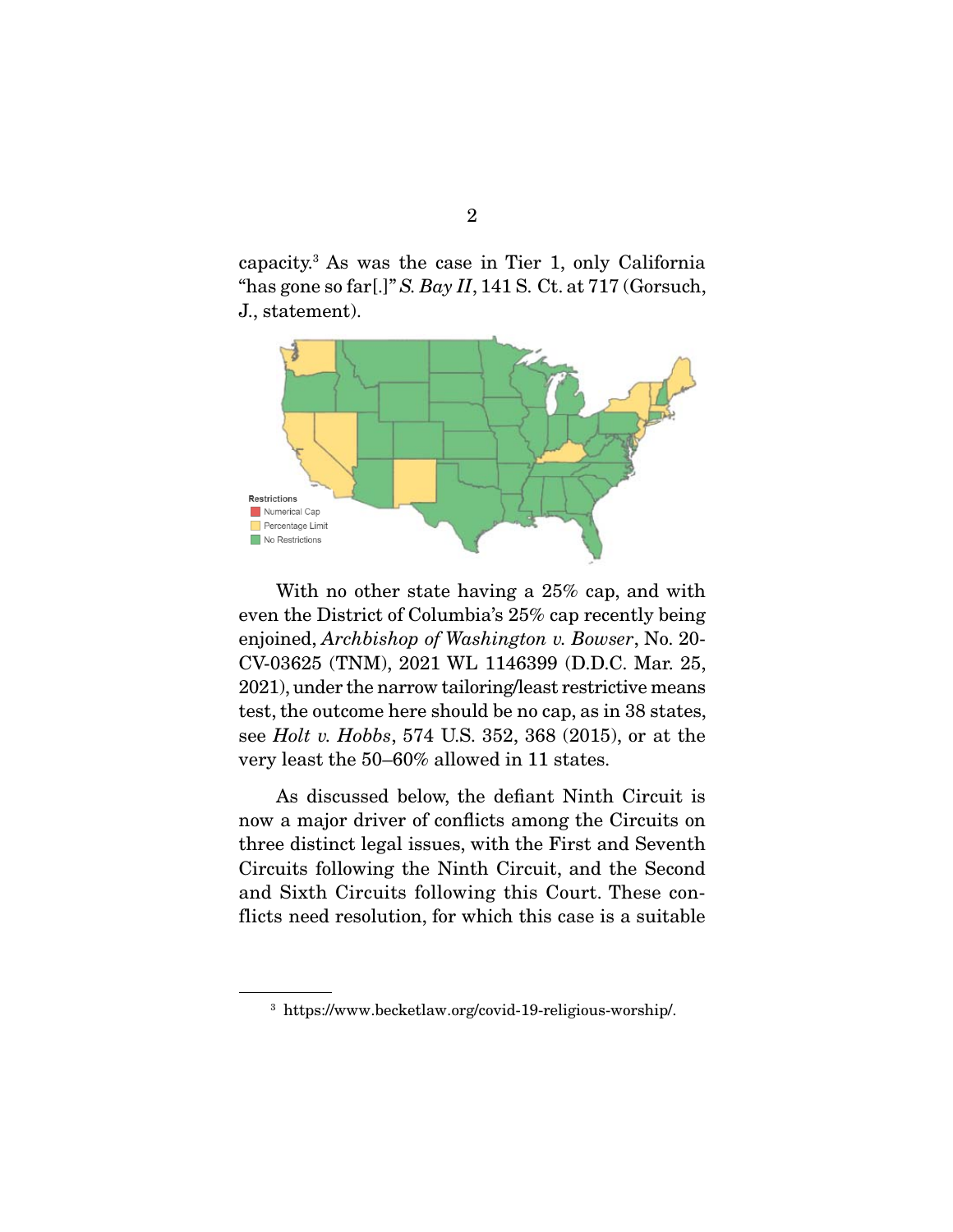vehicle. Unless this Court provides that resolution, Brooklyn Diocese will be steadily eroded.

#### **ARGUMENT**

--------------------------------- ♦ ---------------------------------

Contrary to California's suggestion, this Petition challenges all "strict limitations, including closures, on all Places of Worship in California" under the Blueprint, including the disparate percentage capacity caps in Tiers 2 through 4. (Question 1.) The Petition further requests that this Court clarify the standard of review for Free Exercise challenges to pandemic regulations. (Question 2.)

 In opposition, California argues three points. (Opp.9–12): First, that the lower courts are following Brooklyn Diocese and no further guidance is necessary (Opp.12); Second, that this case is a poor fit for plenary review because South Bay II granted all the relief justified by the record below (Opp.9–11); Third, that this Court should vacate the Ninth Circuit's decision in lieu of merits review (Opp.11 n.9). These arguments are addressed in turn.

#### **I. The Lower Courts Have Split Over** *Brooklyn Diocese* **and** *South Bay II.*

The day after South Bay filed this Petition, this Court handed down Brooklyn Diocese. Although South Bay hoped that opinion would provide enough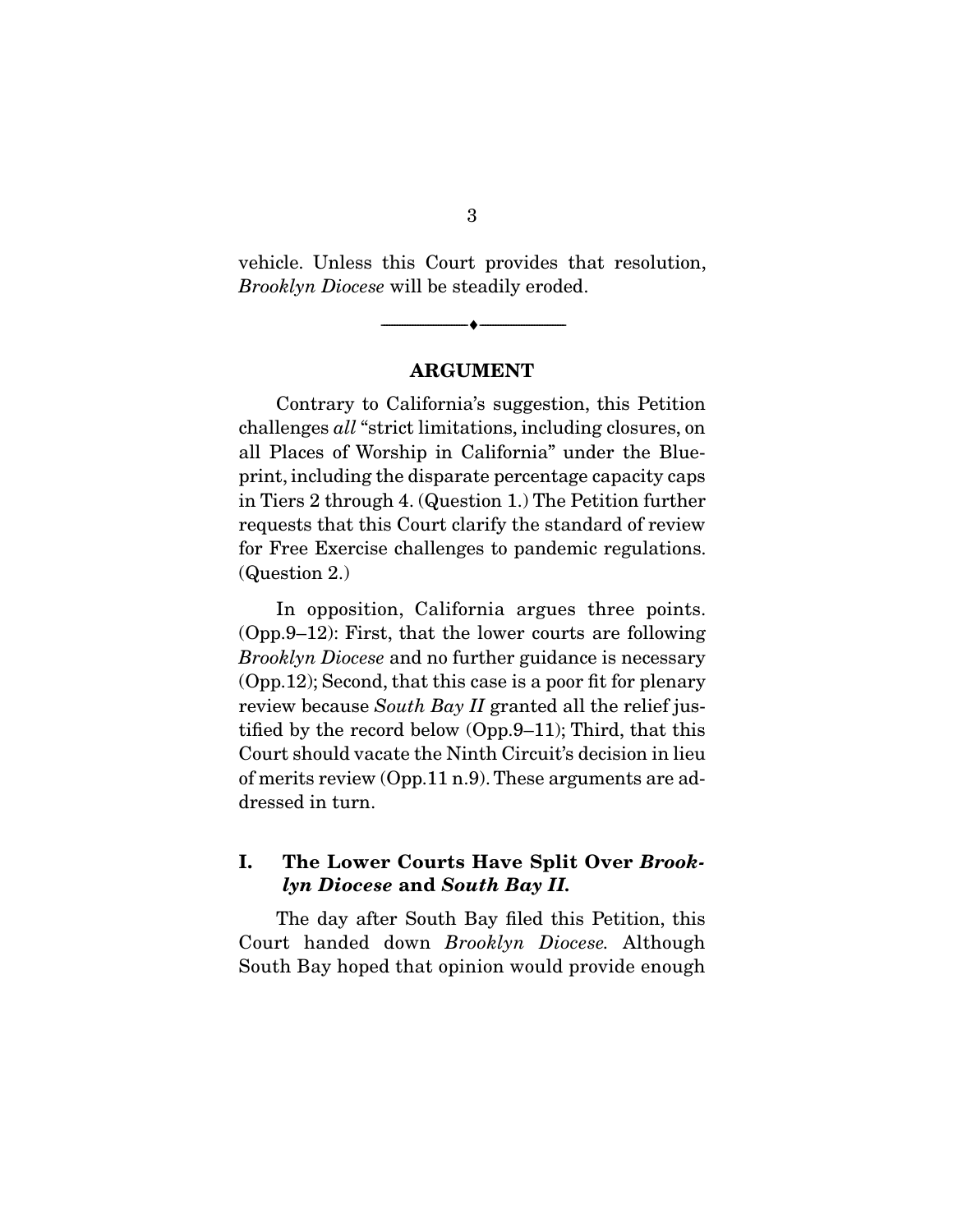guidance to the lower courts, that has not been the case—not even after the decision in South Bay II.

 Demonstrating the problem, California avers that no further guidance is needed because after Brooklyn Diocese "no... free-exercise challenge [can be denied] on the view that strict scrutiny does not apply under Jacobson[.]" Opp.12. But Brooklyn Diocese has nothing to do with the short-lived, errant notion of "Jacobson deference." *Id.* at 70 (Gorsuch, J., concurring). In fact, the only thing all the circuits hold in common is that they have stopped citing Jacobson. Otherwise, the majority of decisions on either side of multiple splits conflict with Brooklyn Diocese and South Bay II.

 First of all, California's statement (Opp.12) that "there is every reason to expect that lower courts will continue to apply this Court's guidance" is absurd. California itself refuses to follow that guidance, forcing South Bay to obtain the South Bay II injunction, while Harvest Rock received the same relief on the same  $\text{date (February 5),} \textit{Harvest} \textit{Rock Church v.} \textit{Newsom}, \underline{\ }$ S. Ct. \_\_\_, 2021 WL 406257 (2021), and several pastors received a GVR a few days later. Gish v. Newsom, S. Ct. \_\_\_, 2021 WL 422669 (2021).

 Evidently in the belief that this Court "can't catch them all," Santa Clara County sallied forth with its own total worship ban. With dreary predictability, the district court and the Ninth Circuit rubber-stamped it, prompting a fourth rebuke and emergency injunction from this Court: "The Ninth Circuit's failure to grant relief was erroneous. This outcome is clearly dictated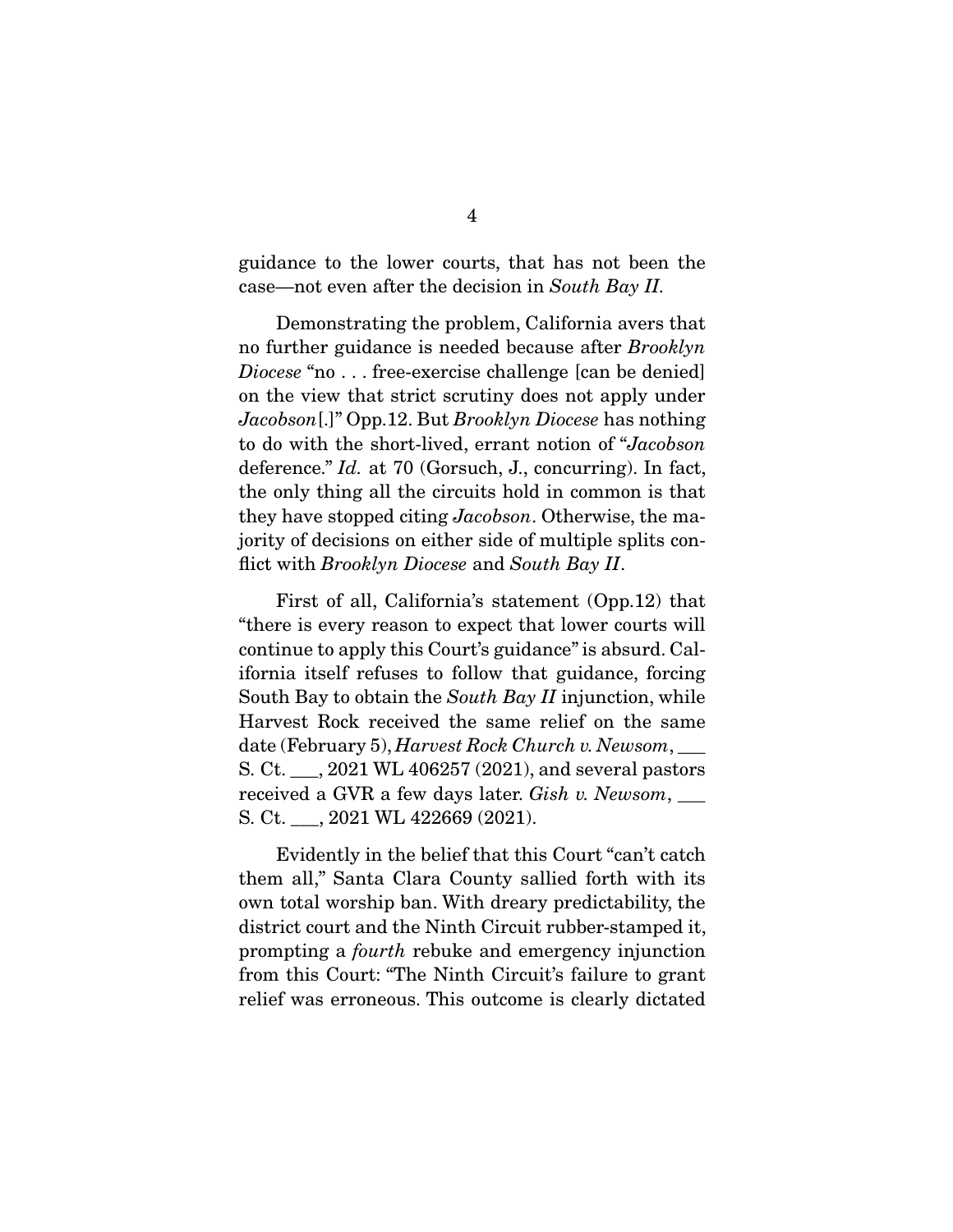by this Court's decision in [South Bay II]." Gateway City Church v. Newsom, \_\_\_ S. Ct. \_\_\_, 2021 WL 753575  $(2021)$  ("Gateway II").

 And now, district courts in California are denying injunctive relief to churches (including South Bay) challenging California's outlier percentage capacity restrictions, issuing opinions that smack of déjà vu. See Oral Ruling, S. Bay United Pentecostal Church v. Newsom, 3:20-cv-00865-BAS-AHG, ECF No. 119 (S.D. Cal. Mar. 29, 2021), aff 'd, In re S. Bay United Pentecostal Church, \_\_\_ F.3d \_\_\_, 2021 WL 1232108; Oral Ruling, Cross Culture Christian Ctr. v. Newsom, No. 2:20-cv-00832-JAM-CKD, ECF No. 130, at 42–47 (E.D. Cal. Mar. 9, 2021) (available at D.C. Dkt. 101).

 California's rebellion against this Court's teaching occurs among three distinct splits in the lower courts concerning: (1) What constitutes irreparable harm? (2) When does strict scrutiny apply? and (3) When is strict scrutiny satisfied? These conflicts cry out for further definitive guidance.

\* \* \*

 The first split concerns harm. In June 2020, the Seventh Circuit held that free exercise is not compromised by state-imposed "remote" worship: "Feeding the body requires teams of people to work together in physical spaces, but churches can feed the spirit in other ways." Elim Romanian Pentecostal Church v. Pritzker, 962 F.3d 341, 347 (7th Cir. 2020). The Seventh Circuit reaffirmed its secular value judgment. Cassell v. Snyders, 990 F.3d 539, 550 n.1 (7th Cir. 2021) (unlike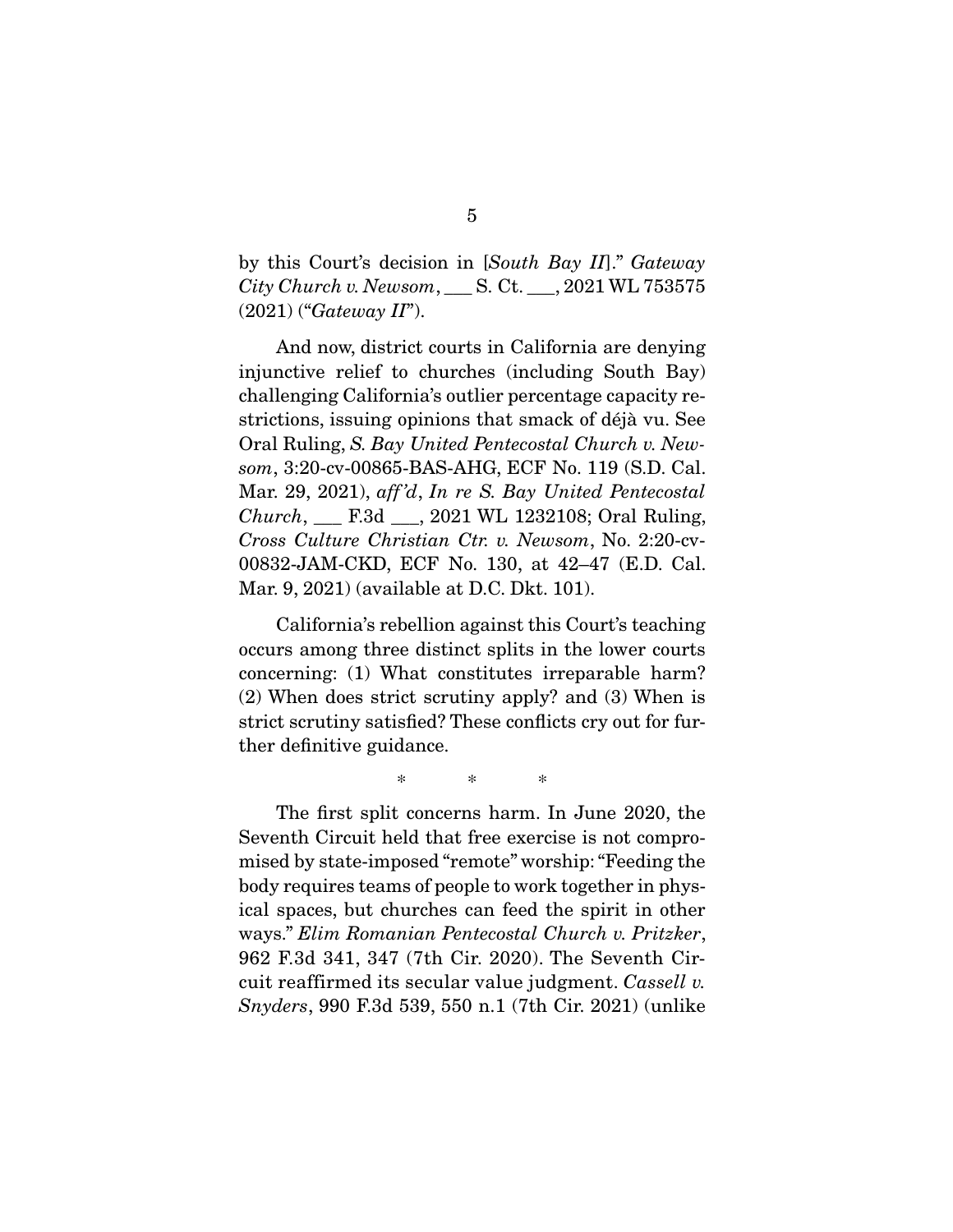groceries, "in-person religious services" are only "importan[t] to those who attend").

 Less than a week apart, the First and Second Circuits split over state-imposed modifications of worship. The First Circuit found no "serious harm" when a plaintiff can hold "online worship services . . . drive-in services, and ... gatherings of ten or fewer people." Calvary Chapel of Bangor v. Mills, 984 F.3d 21, 29 (1st Cir. 2020). The Second Circuit disagreed: "The court below concluded that Agudath Israel had not demonstrated irreparable harm because its congregants could 'continue to observe their religion' with 'modifications.' This was error." Agudath Israel of Am. v. Cuomo, 983 F.3d 620, 636 (2d Cir. 2020).

The second split concerns when strict scrutiny applies. The Sixth Circuit held that closure of all schools, including religious schools, was neutral because all schools were closed. Commonwealth v. Beshear, 981 F.3d 505, 510 (6th Cir. 2020). Likewise, the Ninth Circuit has twice held a restriction on "gatherings"—conveniently defined to exclude crowds of people engaged in commerce—is neutral because all "gatherings" are covered. Gateway City Church v. Newsom, No. 21-15189, 2021 WL 781981 (9th Cir. Feb. 12, 2021) (unreported) (Santa Clara County's "gathering" restrictions); Tandon v. Newsom, \_\_\_ F.3d \_\_\_, 2021 WL 1232730, \*5 (statewide "gathering" restrictions).

 The Sixth and Ninth Circuits so held even though this Court has clearly suggested they are in error. Danville Christian Acad., Inc. v. Beshear, 141 S. Ct. 527,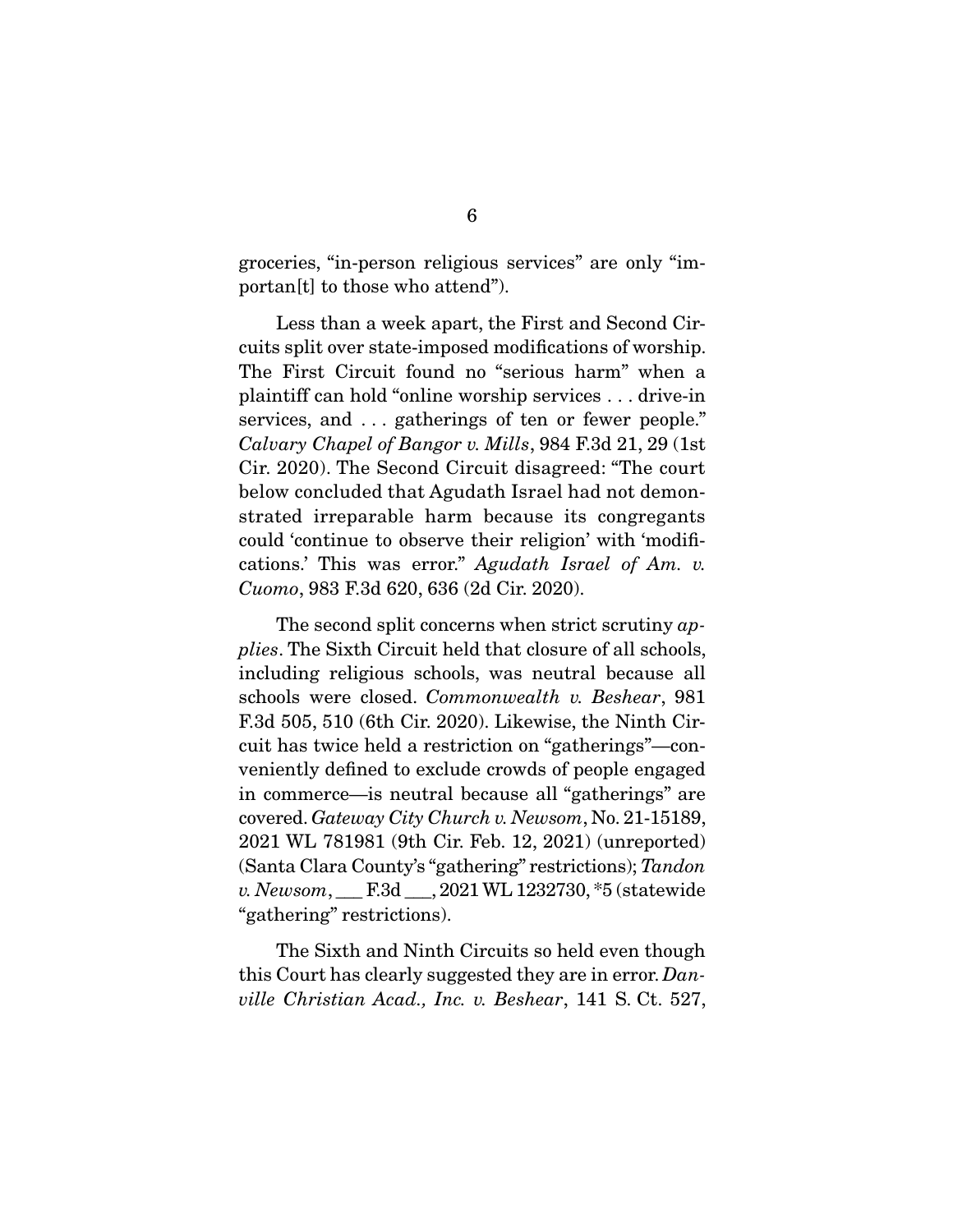528 (2020) (expired school closure order subject to later challenge if renewed, including a Yoder challenge).

 In contrast, the Sixth Circuit subsequently, and the Ninth Circuit previously, held that facial neutrality is insufficient and courts must determine whether religion is "disparate[ly] treat[ed]." Monclova Christian Acad. v. Toledo-Lucas Cty. Health Dep't, 984 F.3d 477, 480 (6th Cir. 2020); Calvary Chapel Dayton Valley v. Sisolak, 982 F.3d 1228, 1233 (9th Cir. 2020); S. Bay United Pentecostal Church v. Newsom, 985 F.3d 1128, 1141 (9th Cir. 2021) ("S. Bay I"); see also Tandon,  $\Box$ F.3d \_\_\_, 2021 WL 1232730, \*18 (Bumatay, J., dissenting). In a few short months, two circuits have flipped positions.

 The third split concerns when strict scrutiny is satisfied. The Sixth Circuit (at least now) takes a rigorous approach in keeping with Brooklyn Diocese and this Court's constant teaching. See, e.g., Miller v. Johnson, 515 U.S. 900, 920 (1995). Thus, respecting a second school closure order, the Sixth Circuit, noting that the government had not even contested strict scrutiny, held it could never be satisfied and enjoined the closure. Monclova, 984 F.3d at 482.

 The Second Circuit is similarly rigorous. Concerning New York's disparate percentage capacity restrictions on houses of worship under its "Cluster Action Initiative," the court, while remanding, made clear that under Brooklyn Diocese New York had a nearly impossible burden to justify those restrictions. Agudath, 983 F.3d at 628. On remand, New York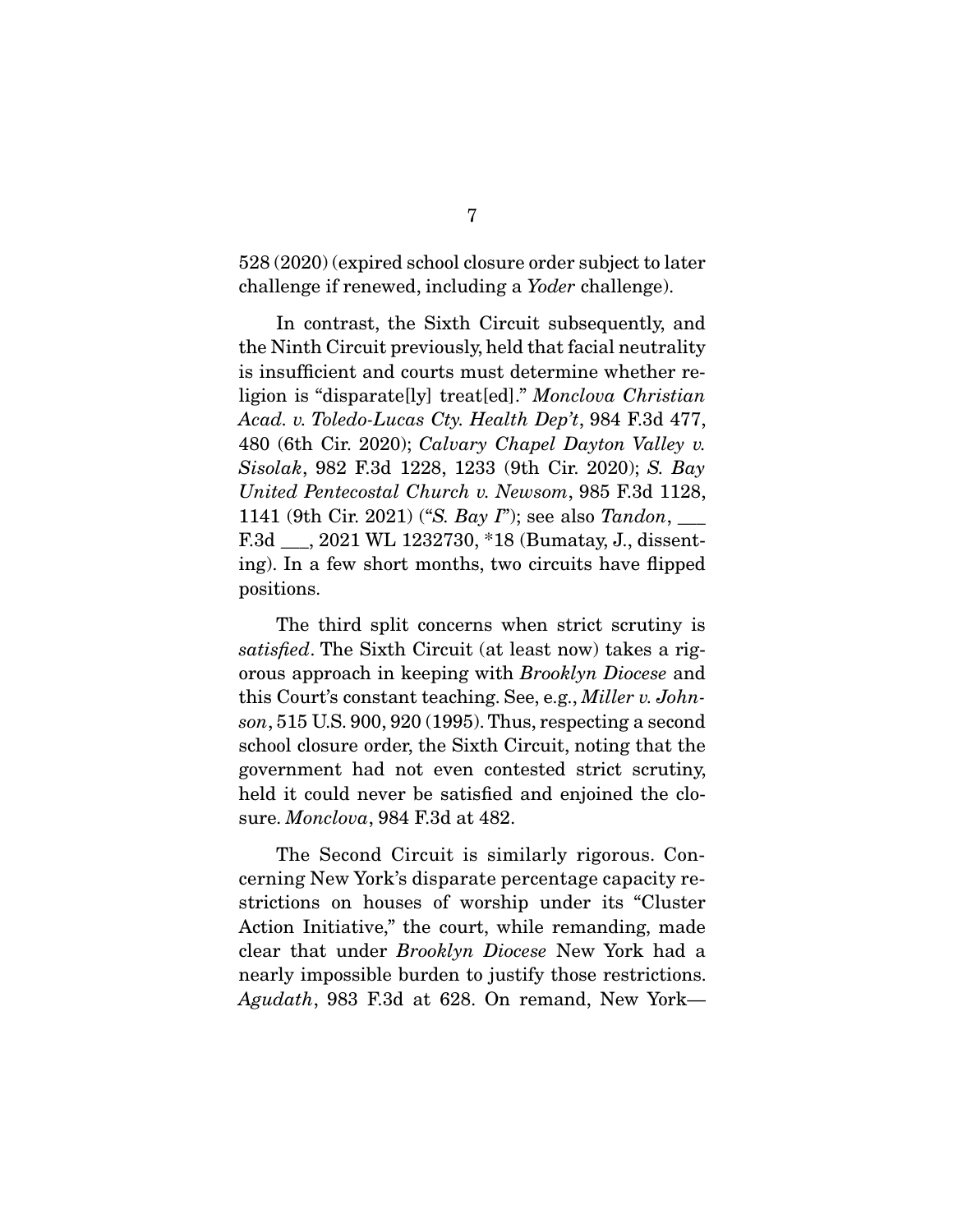taking the hint—acquiesced in a permanent injunction against all the percentage capacity restrictions on houses of worship. Agudath Israel of Am. v. Cuomo, No. 20-CV-4834, 2021 WL 804717 (E.D.N.Y. Feb. 9, 2021).

 In this case, the Ninth Circuit held that California's percentage capacity restrictions on worship satisfied strict scrutiny because of the (data-less) pontificating of the State's experts on four or eight "risk factors" that supposedly required worship to be regulated more harshly than commerce. S. Bay I, 985 F.3d at 1142–48.<sup>4</sup> This Petition addresses that error the same error the Second Circuit recognized in Agudath.

Similarly, the Seventh Circuit held that "the finegrained details" of comparing worship with other activities are "crucial," holding that it could not issue an injunction on the supposedly undeveloped record. Cassell, 990 F.3d at 548.

 Thus, the Seventh and Ninth Circuits, unlike the Second and Sixth, have ignored this Court's identification in Brooklyn Diocese of relevant secular comparators for determining disparate treatment of religion: large stores, factories, schools (id. at 67); "hardware

 $4$  There is an intra-circuit split in the Ninth. In Dayton Valley, the Ninth Circuit struck down a Nevada executive order limiting churches to 50 people or 25% capacity while favored businesses were allowed 25% with no in-person cap. 982 F.3d at 1230 n.1. The court enjoined the 50-person cap and mandated no less than 25% capacity for churches, with leave to grant greater relief on remand. Id. at 1234. Following denial of certiorari, the case is stayed pending negotiations.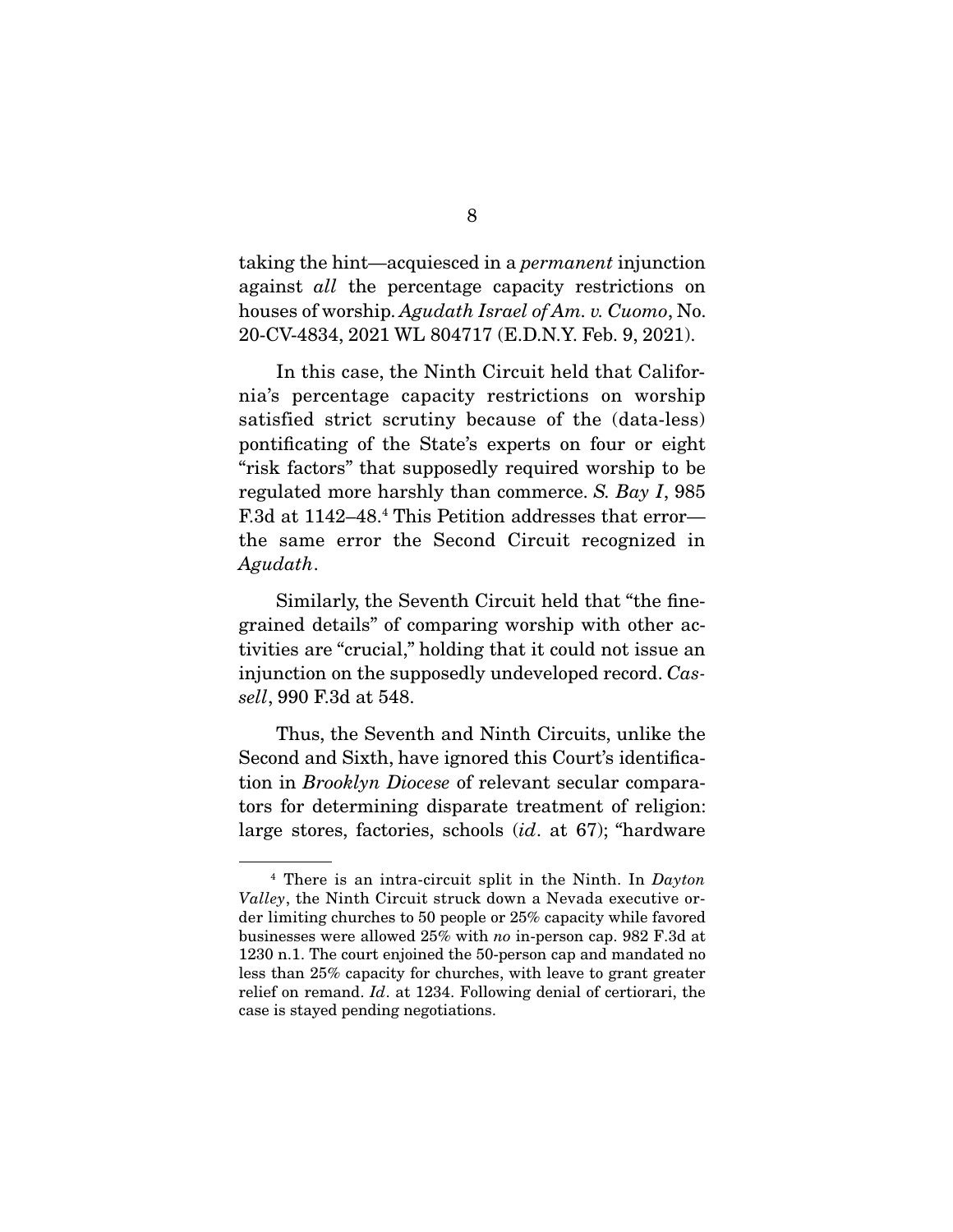stores, acupuncturists, liquor stores, bicycle repair shops, certain signage companies, accountants, lawyers, and insurance agents . . . bus stations and airports, laundromats and banks, hardware stores and liquor shops." Id. at 69 (Gorsuch, J., statement).

\* \* \*

 Finally, district court decisions reveal an undercurrent of resistance to this Court's guidance. In January, one district court held that Jacobson is binding until expressly overruled. Delaney v. Baker, No. CV 20- 11154-WGY, 2021 WL 42340, at \*11 (D. Mass. Jan. 6, 2021).

 On March 10, another district court—in California, of course—insisted on applying the rational basis test regardless of this Court's negation of "Jacobson deference." Calvary Chapel of Ukiah v. Newsom, No. 2:20-cv-01431-KJM-DMC, 2021 WL 916213, at \*12 (E.D. Cal. Mar. 10, 2021) (ban on congregational singing but not professional "performers" is neutral).

 A day earlier, in Cross Culture, another California district court issued essentially the same opinion as the lower courts here. Flatly rejecting this Court's comparators approach, the district court opined: "I don't think constitutional analysis would permit a district court to compare houses of worship to any other secular location."  $Id.$ , ECF No. 130, at \*8:16-22. Citing Justice Kagan's dissent in South Bay II, the court concluded that strict scrutiny was satisfied based on California's ipse dixit that worship is riskier than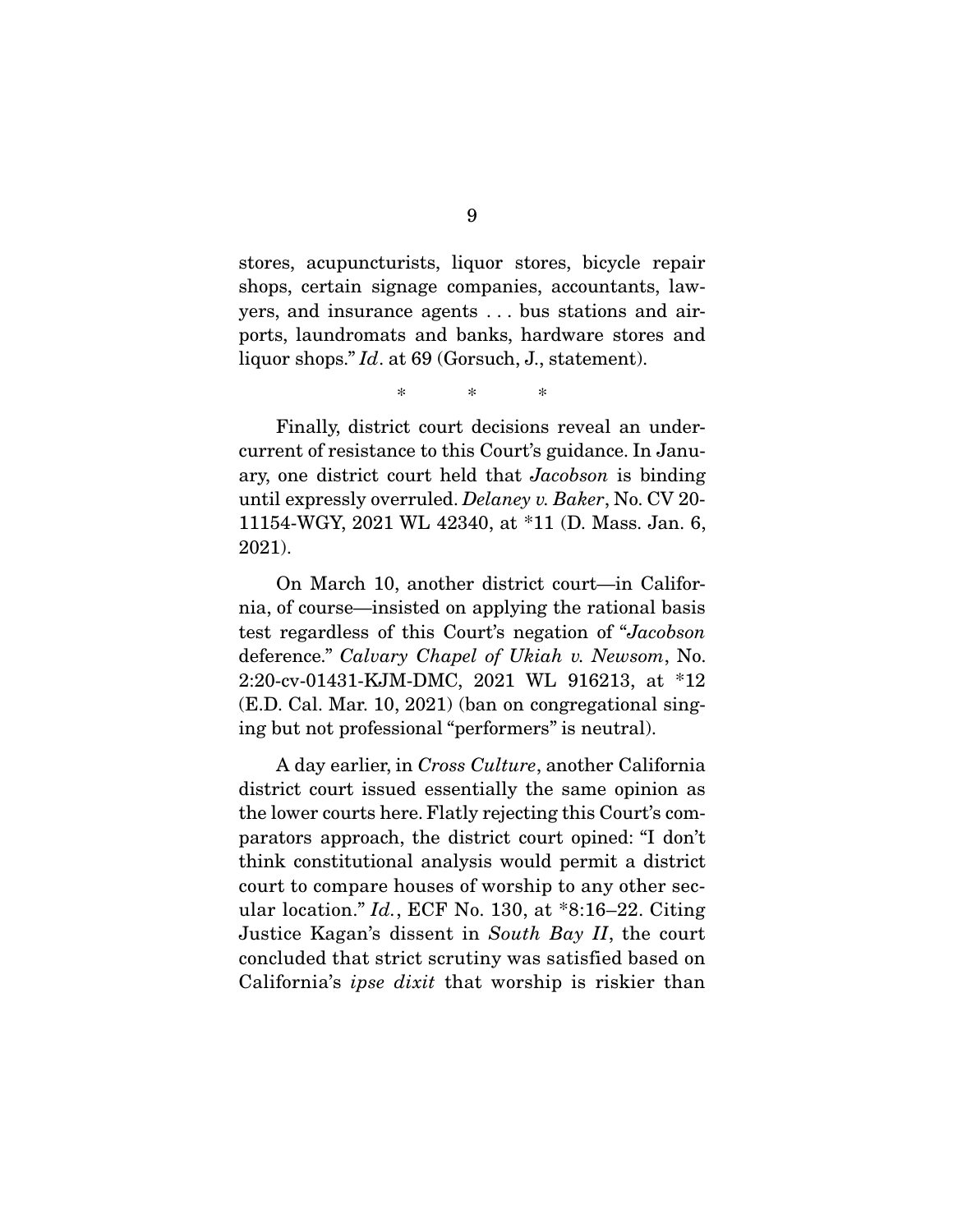commerce. Id. at \*45–48 (D.C. Dkt. 101). No doubt the Ninth Circuit stands ready to affirm.<sup>5</sup>

 California district courts thus continue to embrace the very argument this Court rejected in Brooklyn Diocese and South Bay II: "But California errs to the extent it suggests its four factors are always present in worship, or always absent from the other secular activities its regulations allow." S. Bay II, 141 S. Ct. at 718 (Gorsuch, J., statement).

 Turning finally to this case, the district court denied South Bay a TRO raising its percentage capacity cap from 25% to 50% in time for Easter. On remand from this Court, California argued—for the first time in the proceedings below—that the District Court should rely on permitted "density" or "occupant load" under the Building and Fire Codes. D.C. Dkt. 119, at \*22:6–20. According to California, because churches could technically have more people per square foot than retail, lower percentage caps for churches are constitutional. Id. at \*30:2–5.

 When Governor Cuomo introduced this same argument on appeal, the Second Circuit dismissed it as an impermissible "post hoc rationalization . . . found nowhere but in the defendants' litigating papers."

<sup>&</sup>lt;sup>5</sup> The judicial profession of confusion concerning comparators in Cross Culture is not unique, but rather is seen in the Seventh Circuit, which likewise cited Justice Kagan's dissent in South Bay II while professing a lack of clarity on the question of comparators under Brooklyn Diocese and South Bay II. Cassell, 990 F.3d at 548 ("many questions remain unanswered").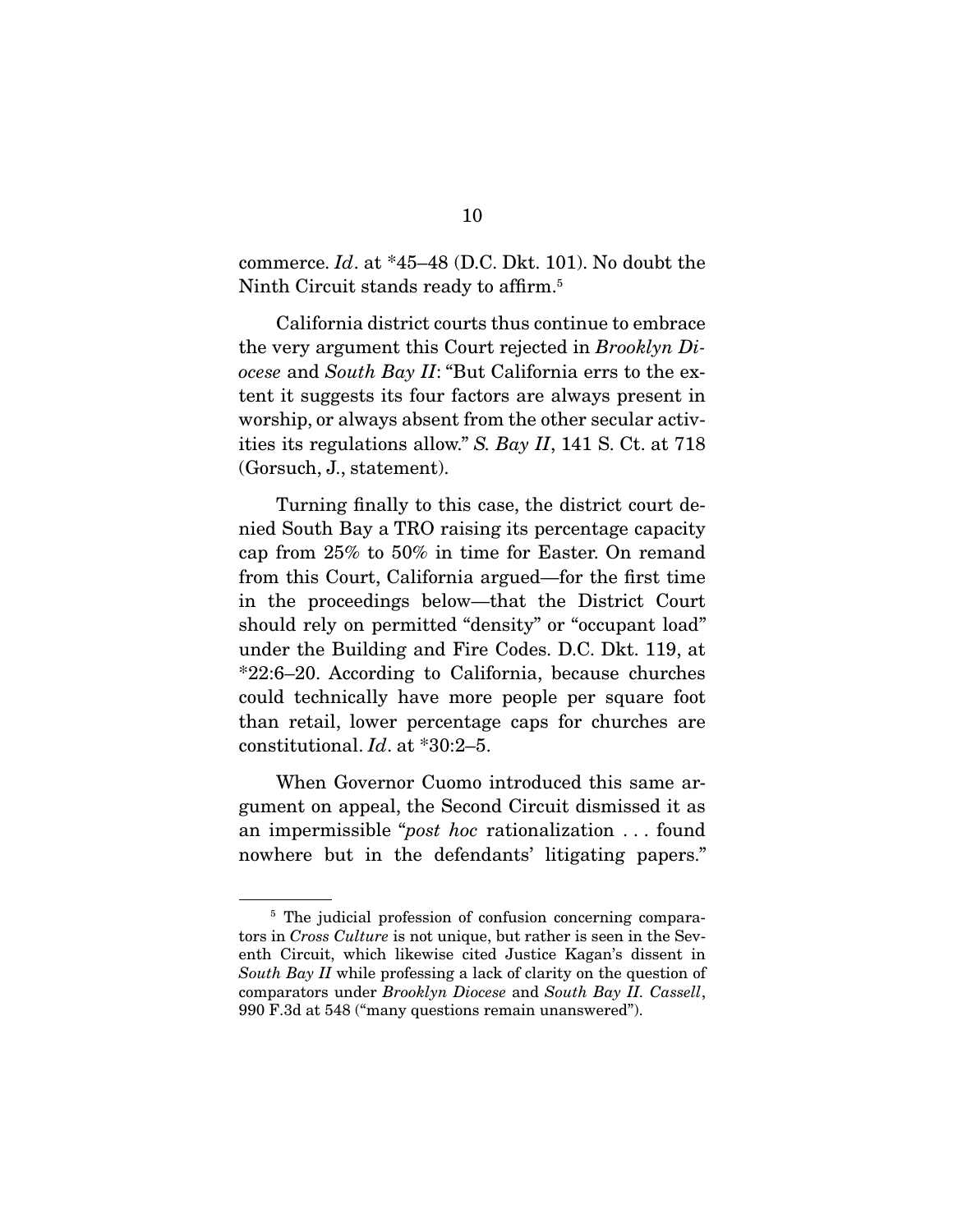Agudath, 983 F.3d at 635 (cleaned up). See also Archbishop of Washington, 2021 WL 1146399, \*15 (agreeing with Agudath and enjoining  $25\%$  cap on churches).<sup>6</sup>

 But the District Court here agreed with California's post hoc contrivance, holding that person-persquare foot is suddenly key to narrow tailoring. D.C. Dkt. 119, at \*44:16–21, 48:21–22, 53:14–15. The Ninth Circuit, ignoring the Second Circuit's opinion in Agudath, affirmed denial of the TRO and denied South Bay's mandamus application without prejudice. In re S. Bay, \_\_\_ F.3d \_\_\_, 2021 WL 1232108, \*2.

The Ninth Circuit's decision in In re South Bay foreshadows another circuit split—this time driven by the post hoc rationalization of "occupant load."

#### **II. The Lower Court Splits Can Be Resolved by Further Guidance Here.**

California argues that because South Bay has already been granted all the relief justified by the record below, this case is a poor fit for plenary review. Opp.9– 11. But, as noted above, South Bay seeks relief from all the Blueprint's disparately applied capacity limitations—the same relief that eventuated in Agudath in light of Brooklyn Diocese.

Moreover, the pertinent record is complete: churches are afforded only one-half or one-third the

 $6$  The Ninth Circuit further departed from Brooklyn Diocese in ignoring South Bay Church's "admirable safety record[ ]." Brooklyn Diocese, 141 S. Ct. at 67.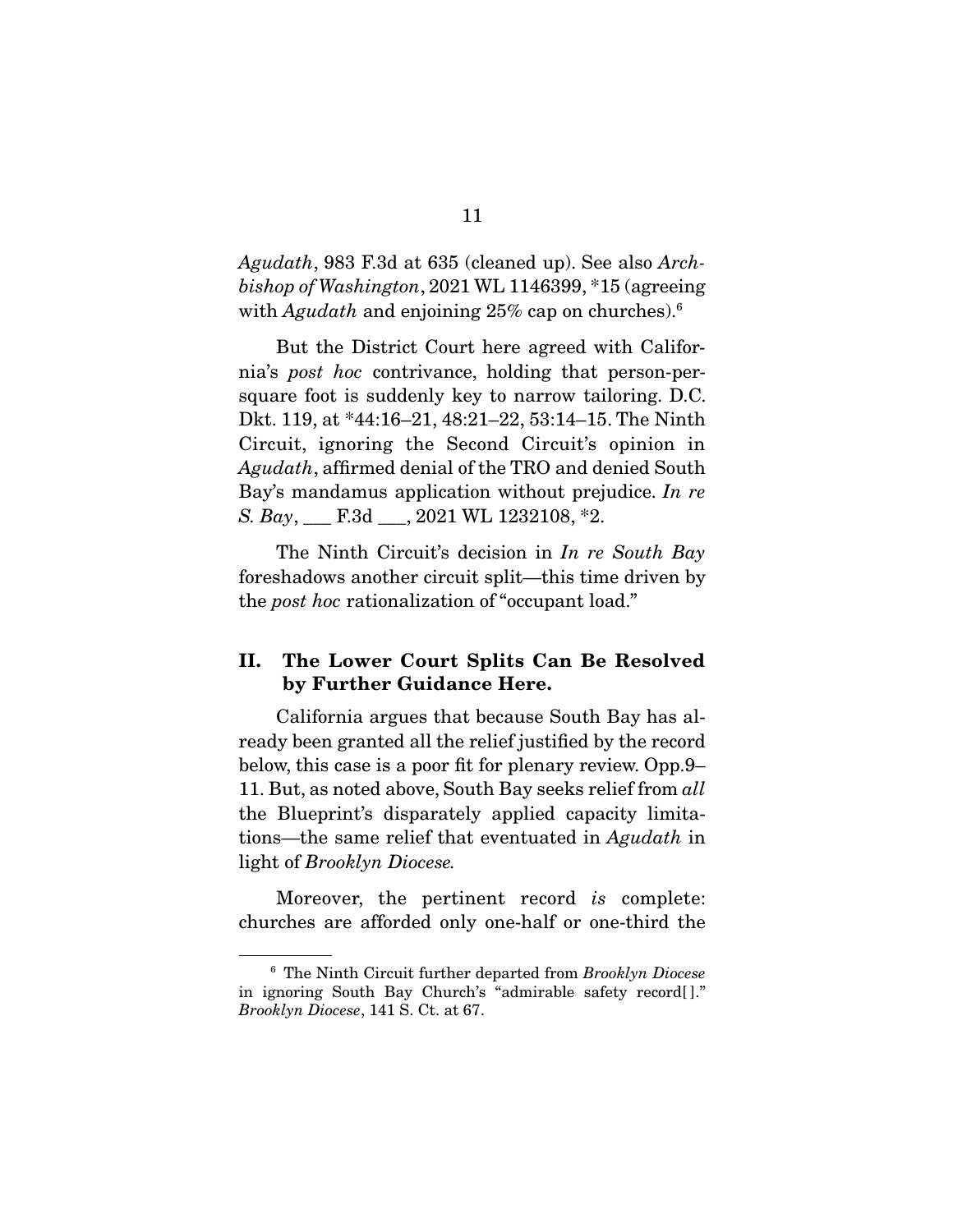capacity of secular comparators in Tier 2 (25% for churches, 50% or 100% for favored businesses), Tier 3 (50% for churches but 100% for favored businesses), and Tier 4 (same). As Justice Gorsuch noted in South Bay II, "nothing in our order precludes future challenges to the other disparate occupancy caps applicable to places of worship, particularly in 'Tiers' 2 through 4." 141 S. Ct. at 719 n.1. That is what is presented here.

 Finally, in view of the division in the lower courts, South Bay respectfully requests that this Court employ this case as a vehicle for a decision containing the following points of Free Exercise analysis in the context of pandemics and other emergencies:

 First, adopting the "disparate treatment" test in Monclova and Dayton Valley as formulated with precision in Judge Bumatay's dissent in Tandon: that under Brooklyn Diocese, "regulations must place religious activities on par with the most favored class of comparable secular activities, or face strict scrutiny." Tandon, \_\_\_ F.3d \_\_\_, 2021 WL 1232730, \*15.

 Second, as suggested by the Becket Fund in Gate*way II*, "the Court should expressly recognize what  $Di$ ocese of Brooklyn and South Bay II implicitly hold: severe restrictions on worship are presumptively invalid under the First Amendment." Brief as Amicus Curiae 12, in 20A138, https://bit.ly/2PHHWya.

 Third, adopting the narrow tailoring test proposed by Justice Alito: "the State [must] demonstrate[ ] clearly that nothing short of [its] measures will reduce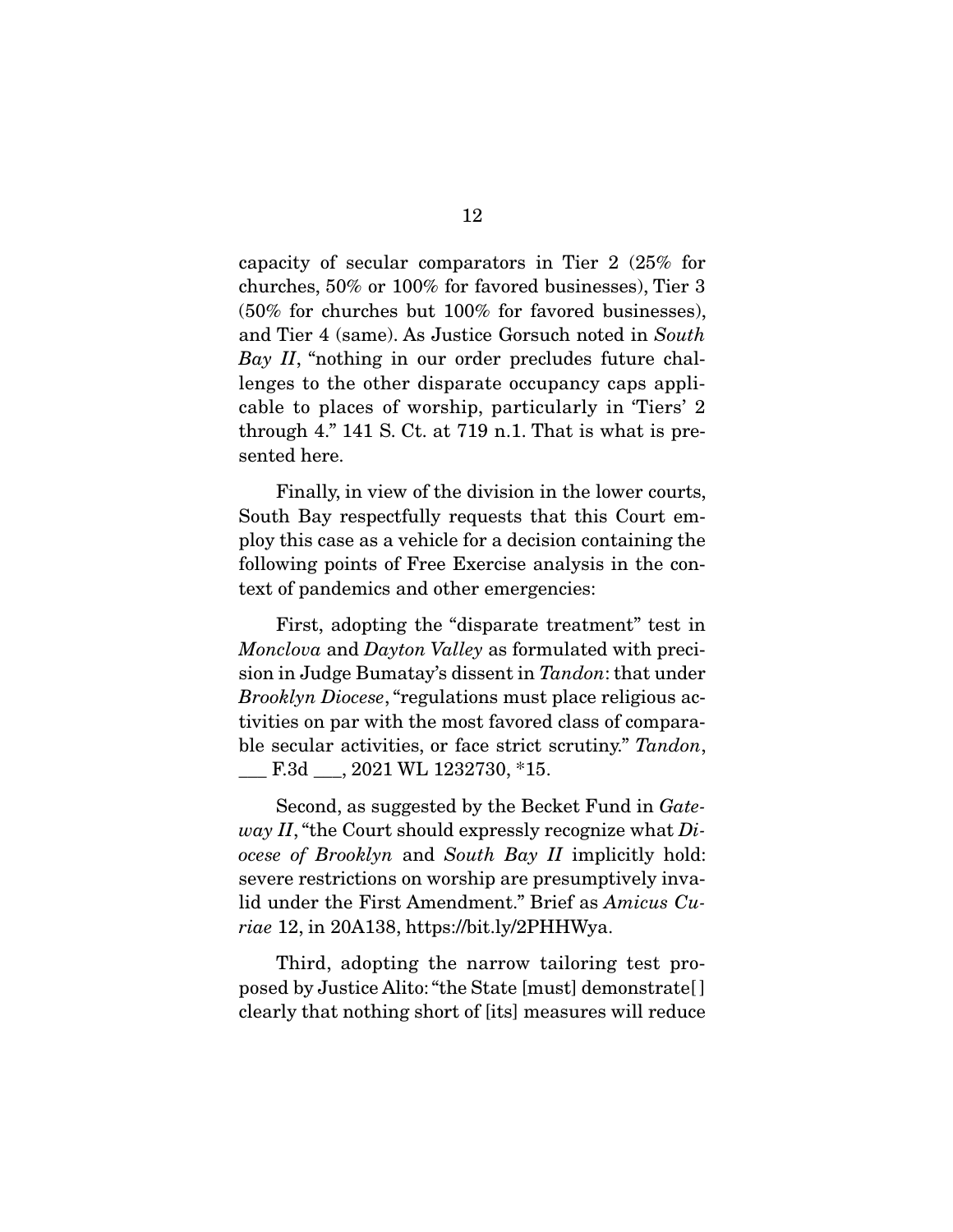the community spread of COVID-19 at [] religious gatherings to the same extent as do the restrictions the State enforces with respect to other activities..." S. Bay II, 141 S. Ct. 716.

 Fourth, adopting the Second Circuit's approach to irreparable harm in Agudath: i.e., that state-imposed "remote" or otherwise churchless worship is per se irreparable harm.

 In general, this Court should remind lower courts that government restrictions on fundamental liberties must be "actually necessary to the solution" of a real problem and be supported by more than "ambiguous proof." Brown v. Entm't Merchants Ass'n, 564 U.S. 786, 799, 800 (2011); Agudath, 983 F.3d at 628. Further, where the evidence is in "equipoise" the tie goes to churches. Gonzales v. O Centro Espirita Beneficente Uniao do Vegetal, 546 U.S. 418, 426–27 (2006) (striking down ban on drug used in religious ceremonies).

#### **III. Summary Reversal or Vacatur is Also Appropriate.**

Lastly, California invites vacatur instead of certiorari. Opp.11 n.9. South Bay agrees this Court should at least order vacatur. See Planned Parenthood v. Abbott, \_\_\_ S. Ct. \_\_\_, 2021 WL 231539 (2021). But South Bay believes that summary reversal or full merits review on certiorari is more appropriate because lower courts are indeed applying this Court's "standard in name only." *Maryland v. Kulbicki*, 577 U.S. 1, 2 (2015). A further opinion from this Court is urgently needed.